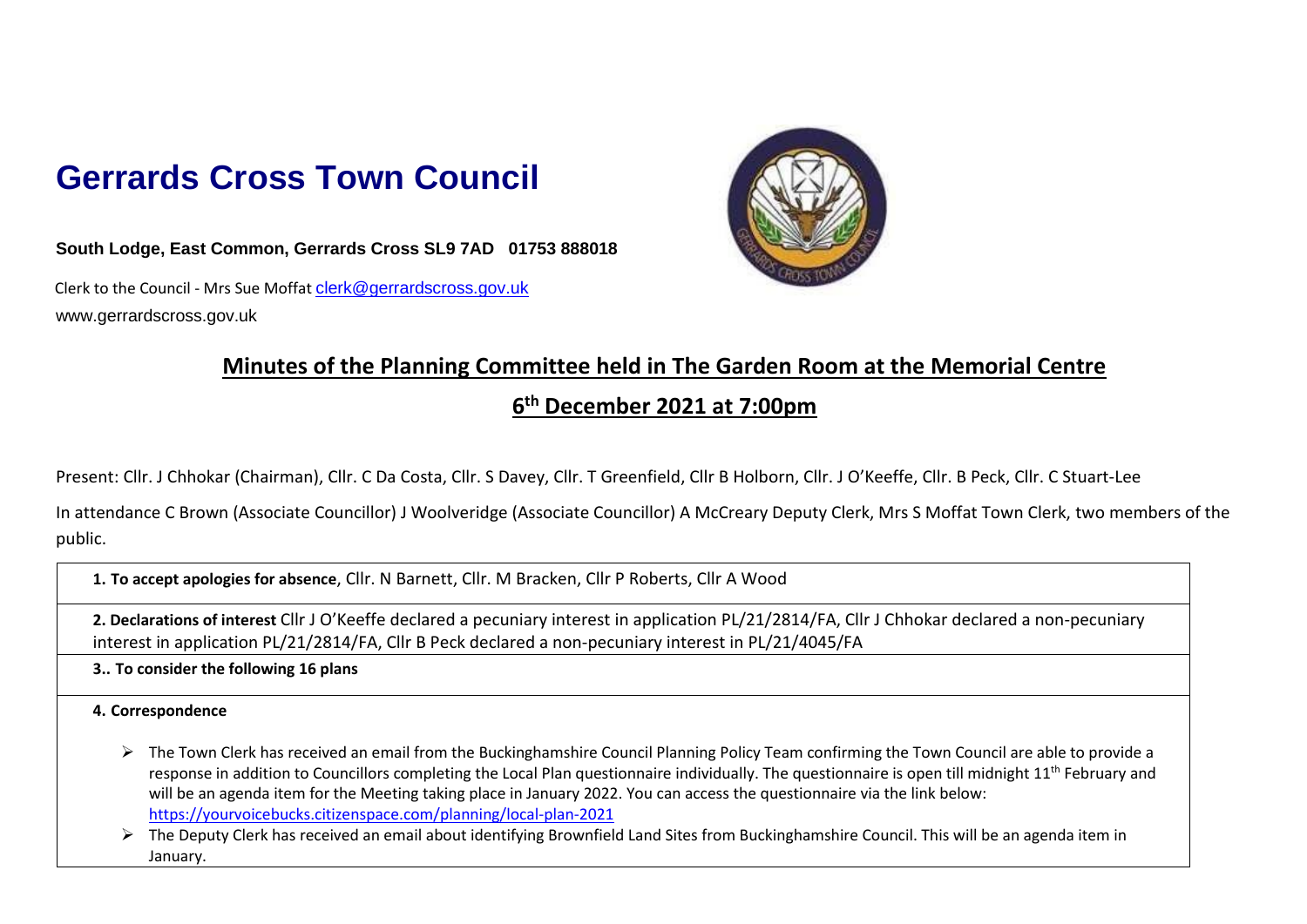| Agenda 6 <sup>th</sup> December<br>2021 Application no.<br>1/<br>PL/21/2402/FA<br>Amended | Comment<br>The Council objects to this plan on the grounds that it is<br>unneighbourly. The neighbour's privacy will be affected<br>by the raised patio area.                                                                                                                                                                                                                                                                                                                                                                                                                                                                                                                                                                                                                                                                                                                                                                                                                               | Site<br><b>Brow Cottage</b><br>14 Hill Waye<br>SL9 8BJ | Proposal<br>Demolition of existing dwelling and erection of a<br>new dwelling<br>Amendment to the patio area (reduced in scale<br>with green roof proposed over basement)                    |
|-------------------------------------------------------------------------------------------|---------------------------------------------------------------------------------------------------------------------------------------------------------------------------------------------------------------------------------------------------------------------------------------------------------------------------------------------------------------------------------------------------------------------------------------------------------------------------------------------------------------------------------------------------------------------------------------------------------------------------------------------------------------------------------------------------------------------------------------------------------------------------------------------------------------------------------------------------------------------------------------------------------------------------------------------------------------------------------------------|--------------------------------------------------------|----------------------------------------------------------------------------------------------------------------------------------------------------------------------------------------------|
| 2/<br>PL/21/2814/FA<br>Amended                                                            | Cllr Chhokar declared a non-pecuniary interest and did<br>not take part in the discussion. Cllr Holborn chaired the<br>meeting while this application was discussed.<br>Cllr O'Keeffe declared a pecuniary interest and left the<br>room after he had provided his comments.<br>The meeting was closed at 7.10pm so a resident could<br>speak. The meeting was reopened up at 7.18pm.<br>The meeting was closed at 7.20pm to allow Cllr O'Keeffe<br>to speak. The meeting was re-opened at 7.22pm. Cllr<br>O'Keeffe left the room at 7.23pm while the application<br>was discussed.<br>The Council objects to this application for the following<br>reasons:<br>There is no bat report as requested in the<br>$\bullet$<br>ecologist report.<br>The Council consider this application as<br>overdevelopment.<br>The Council would like to bring the Planning Officer's<br>attention to the allegations from members of the public<br>of inaccuracies in the plans that have been submitted. | Juniper Cottage<br>8 South Park Crescent<br>SL9 8HJ    | Demolition of existing dwelling and erection of a<br>single dwelling with internal<br>basements incorporating garages and new front<br>hardstanding<br>Marginally increased size of basement |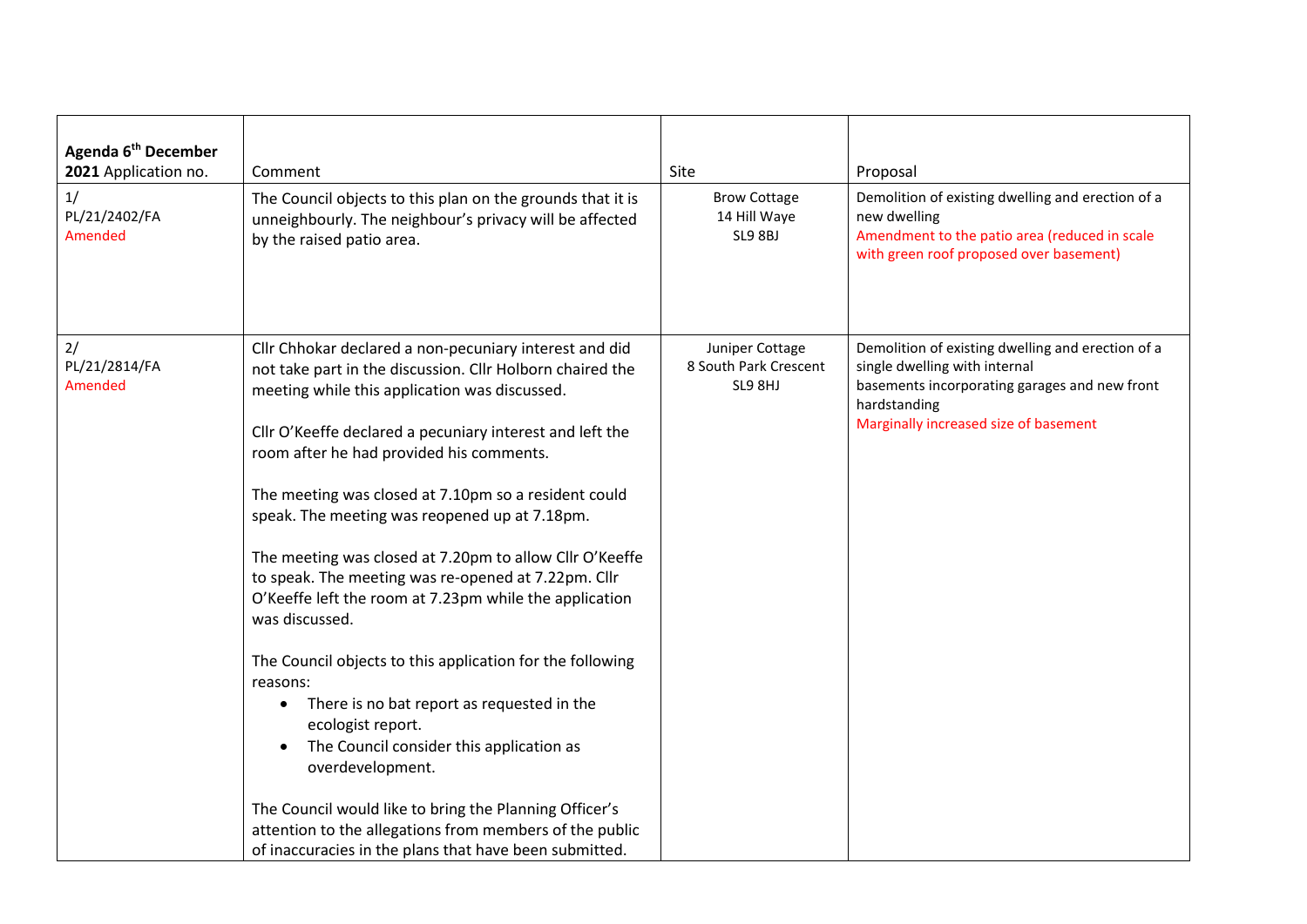|                     | The Council would like the following condition applied if<br>the application is approved:<br>The material used for the light well must prevent<br>light pollution.<br>Cllr O'Keeffe returned to the room at 7.47pm                                                                                                                                                                     |                                                       |                                                                                                                                                                                          |
|---------------------|----------------------------------------------------------------------------------------------------------------------------------------------------------------------------------------------------------------------------------------------------------------------------------------------------------------------------------------------------------------------------------------|-------------------------------------------------------|------------------------------------------------------------------------------------------------------------------------------------------------------------------------------------------|
| 3/<br>PL/21/4045/FA | Cllr Peck declared a non-pecuniary interest and took no<br>part in the discussion.<br>No objection. The Council requests for the following<br>conditions to be applied should the application be<br>approved:<br>• The outer building is used as ancillary to the main<br>house and not as a separate dwelling.<br>Permitted development is removed from the<br>$\bullet$<br>property. | <b>Green Pastures</b><br>6 Woodlands Close<br>SL9 8DQ | Erection of an outbuilding                                                                                                                                                               |
| 4/<br>PL/21/4200/TP | No objection. The Council regrets the loss of the tree and<br>recommends it is replaced.                                                                                                                                                                                                                                                                                               | 28A Cedar House<br>Howards Wood Drive<br>SL9 7HN      | Remove Birch (SBDC TPO No 46, 2001).                                                                                                                                                     |
| 5/<br>PL/21/4292/FA | No objection. The Council request for the following<br>condition to be applied if the application is approved:<br>• Only used as an ancillary to the main house and<br>not as a separate dwelling.                                                                                                                                                                                     | Squirrels Leap<br>9 Beech Waye<br>SL9 8BL             | Re-roofing and conversion of garage roof space to<br>create new first floor, including dormers to the<br>front<br>and rear elevations, with new external access stairs<br>and bike store |
| 6/<br>PL/21/4300/TP | No objection                                                                                                                                                                                                                                                                                                                                                                           | Quilon<br>5 Hillcrest Waye<br>SL9 8DN                 | Works in accordance with submitted Tree Risk<br>Assessment (SBDC TPO No 5, 2001)                                                                                                         |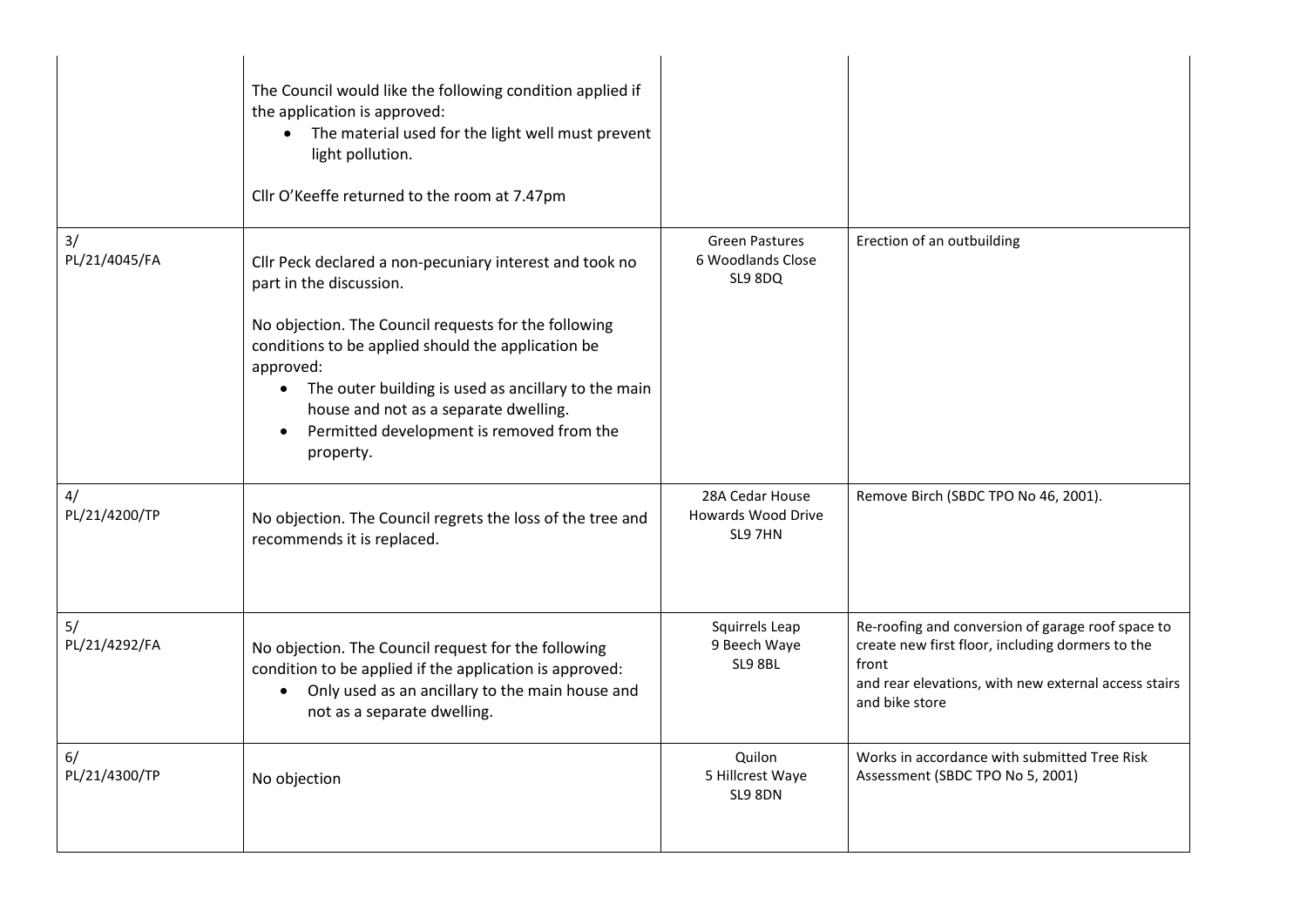| 7/<br>PL/21/4350/VRC | No objection | <b>Hope Cottage</b><br>28 Howards Thicket<br>SL9 7NU | Variation of condition 3 (Trees) of planning<br>permission PL/19/3798/FA (Demolition of<br>existing detached dwelling and erection of new<br>detached dwelling with adjoining<br>garage & associated works.) to allow for the<br>removal of additional trees and<br>vegetation |
|----------------------|--------------|------------------------------------------------------|--------------------------------------------------------------------------------------------------------------------------------------------------------------------------------------------------------------------------------------------------------------------------------|
| 8/<br>PL/21/4355/TP  | No objection | The Dells<br>6 Valley Way<br>SL9 7PN                 | Willow T1 - Reduce by 3.5mtrs, reshape sides by<br>3mts (TPO/SBDC/2012/15)                                                                                                                                                                                                     |
| 9/<br>PL/21/4368/TP  | No objection | Gainford<br>36 Mill Lane<br>SL9 8BA                  | Oak T1 - Reduce by 50%, Prunus T2 - Fell<br>(TPO/SBDC/2001/05)                                                                                                                                                                                                                 |
| 10/<br>PL/21/4423/TP | No objection | 72 Howards Wood Drive<br>SL9 7HP                     | Oak G1 x 5 - Crown this by 10%, remove epicormic<br>growth (TPO/SBDC/2001/46)                                                                                                                                                                                                  |
| 11/<br>PL/21/4443/TP | No objection | 15 Dukes Wood Drive<br><b>SL9 7LJ</b>                | Oak (T1 in TPO G1) Remove 2 low overhanging No<br>11 (TPO/SBDC/2002/23) Yew (T2) - in garden<br>adjoining to rear - remove growth overhanging<br>lawn (TPO/SBDC/1995/31)                                                                                                       |
| 12/<br>PL/21/4451/TP | No objection | Orchehill Court<br>Orchehill Avenue                  | Spruce T1 - Crown lift to approximately 5m above<br>ground level over driveway only<br>(TPO/SBDC/2012/29)                                                                                                                                                                      |
| 13/<br>PL/21/4490/KA | No objection | Highlands<br>19 Vicarage Way<br>SL9 8AR              | T1 Lime - Repollard (Gerrards Cross Centenary),                                                                                                                                                                                                                                |
| 14/<br>PL/21/4495/KA | No objection | 1 Vicarage Way<br>SL9 8AR                            | Lime T1 - Repollard to old pollard points (Gerrards<br>Cross Centenary),                                                                                                                                                                                                       |
| 15/<br>PL/21/4496/KA | No objection | Verge Of 37 Orchehill<br>Avenue<br>SL9 8QE           | 3 x Limes T1/T2/T3 - Repollard to old pollard points<br>(Gerrards Cross Centenary),                                                                                                                                                                                            |
| 16/<br>PL/21/4505/KA | No objection | St James Church<br>Oxford Road<br>SL9 7DJ            | Holly T1 - Reduce and reshape by 3mtrs, Crown lift<br>up to 2.5mtrs. (Gerrards Cross<br><b>Common Conservation Area)</b>                                                                                                                                                       |